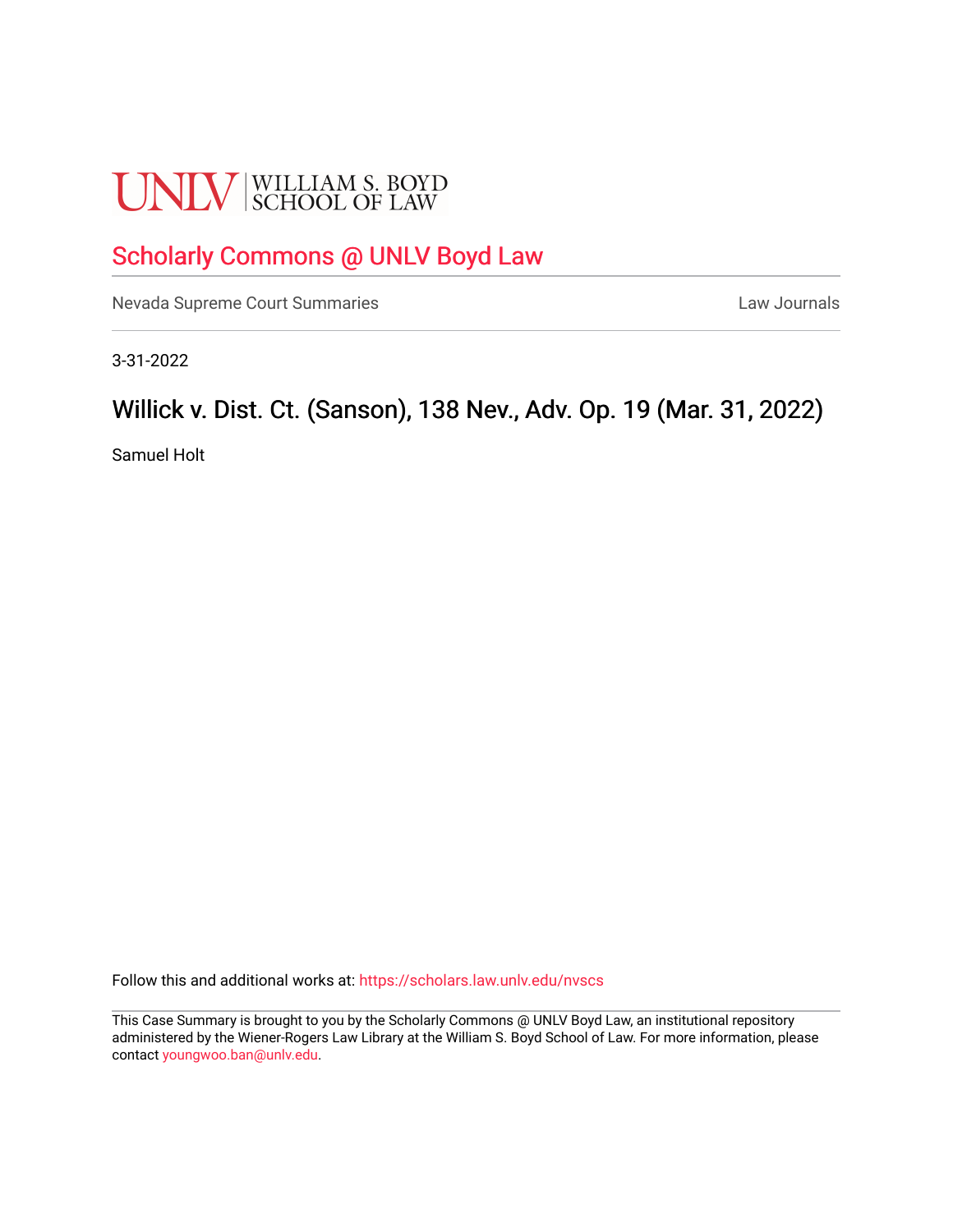*Willick v. Dist. Ct. (Sanson)*, 138 Nev., Adv. Op. 19 (Mar. 31, 2022) 1

## CIVIL: THE NEVADA SUPREME COURT REAFFIRMS THE ADVANCED-STAGE EXCEPTION

#### **Summary**

The Petitioners are estopped from filing their notice of voluntary dismissal under NRCP 41(a)(1)(A)(i) because they had waited four years before filing their notice of voluntary dismissal, and the Respondents had incurred significant litigations costs. The Petitioners had triggered the advanced-stage exception to NRCP 41(a)(1)(A)(i). Accordingly, the Nevada Supreme Court held that the district court did not abuse its discretion by vacating the Petitioners' notice of voluntary dismissal.

### **Background**

Willick and Willick Law Group ("the Petitioners") sued the Respondents, alleging that the Respondents made defamatory statements against the Petitioners online. The Respondents moved to dismiss the suit per Nevada's anti-SLAPP (Strategic Lawsuits Against Public Participation) statute under NRS 41.440.<sup>2</sup> In order to dismiss, NRS 41.440 requires a two-step process, requiring the moving party first to demonstrate that the statements published concerned matters of public interest and were made in good faith and then second to demonstrate a probability of prevailing on the claim. The district court denied the motion, finding that the Respondents had not met their burden on the first step. The Respondents appealed. The Nevada Supreme Court reversed and remanded, finding that the Respondents had in fact met their burden under step one of the anti-SLAPP analyses and directing the district court to consider step two.<sup>3</sup>

Upon remand, the parties attempted mediation, which failed. However, before the district court considered step two, the Petitioners filed a notice to voluntarily dismiss their complaint under NRCP  $41(a)(1)(A)(i)$ . NRCP  $41(a)(1)(A)(i)$  provides that a Petitioner may dismiss an action without a court order by filing a notice of dismissal before the opposing party either files an answer or a motion for summary judgement. The district court vacated the notice, finding that (1) an anti-SLAPP motion was the functional equivalent of a motion for summary judgement under NRCP 41(a)(1)(A)(i), and (2) a plaintiff cannot voluntarily dismiss the case after the proceedings reached an advanced stage. The Petitioners filed a petition for writ of mandamus and prohibition, asking the Nevada Supreme Court to vacate the district court's order.

### **Discussion**

Here, the Nevada Supreme Court first had to determine whether it would consider a writ of mandamus, as such relief is "an extraordinary remedy that is only available if a petitioner does not have a 'plain, speedy, and adequate remedy in the ordinary course of law.'"<sup>4</sup> The Court

<sup>&</sup>lt;sup>1</sup> By Samuel Holt.

<sup>2</sup> *See* NEV. REV.STAT. 41.660.

<sup>&</sup>lt;sup>3</sup> Veterans in Politics Int'l, Inc. v. Willick, No 72778, 2020 WL 891152 (Nev. Feb. 21, 2020) (Order Reversing and Remanding).

<sup>4</sup> In re Raggio Family Tr., 136 Nev. 172, 175, 460 P.3d 969, 972 (2020) (quoting NEV. REV.STAT. 34.330).